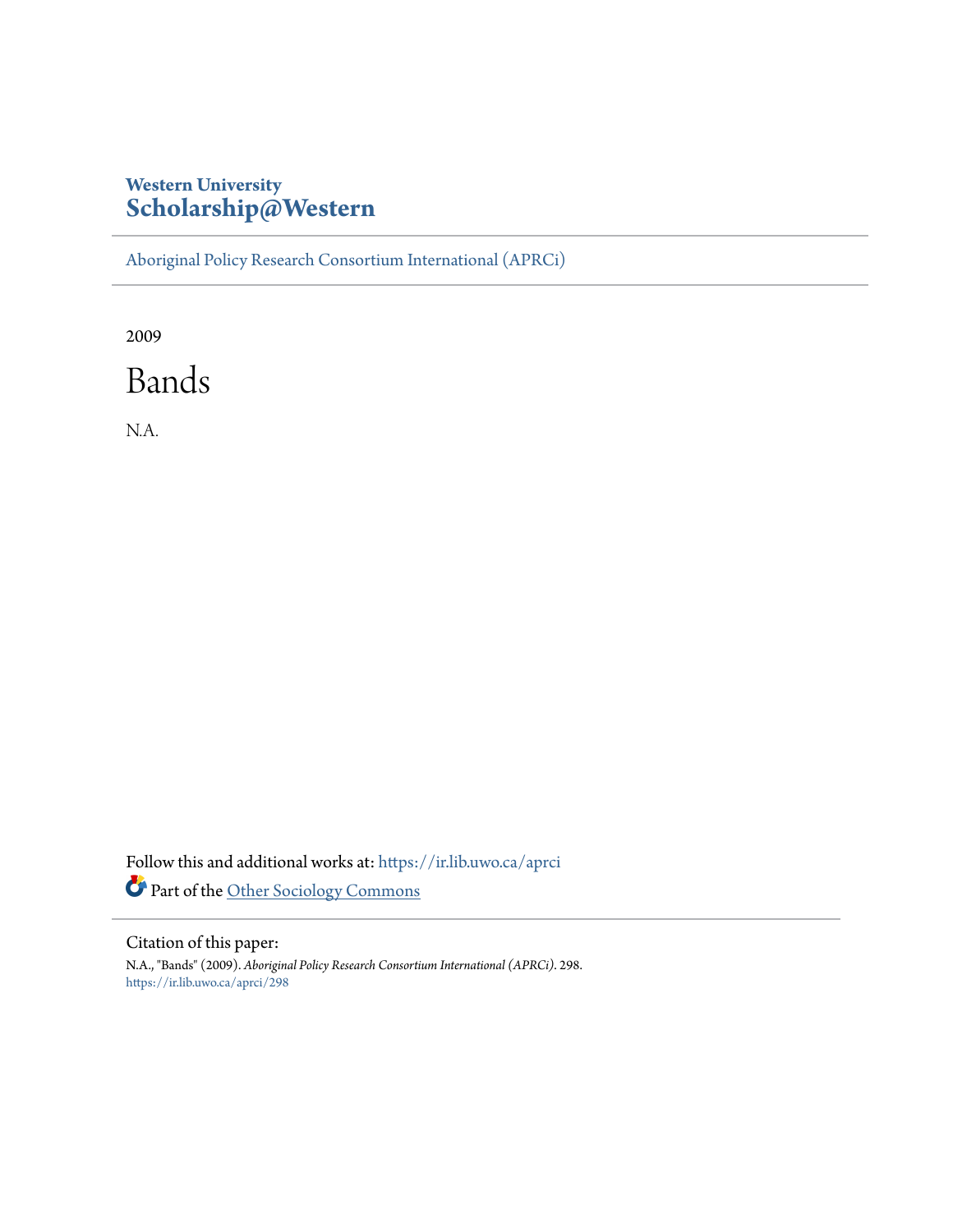SEARCH

<span id="page-1-0"></span>

THE UNIVERSITY OF BRITISH COLUMBIA

# enousfoundation

# **Navigation**

**[Identity](http://indigenousfoundations.arts.ubc.ca/home/identity.html)** 

●

- [Land & Rights](http://indigenousfoundations.arts.ubc.ca/home/land-rights.html)
- **[Government Policy](http://indigenousfoundations.arts.ubc.ca/home/government-policy.html)**
- **[The Indian Act](http://indigenousfoundations.arts.ubc.ca/home/government-policy/the-indian-act.html)**
- **[Bands](#page-1-0)**
- **[Indian Status](http://indigenousfoundations.arts.ubc.ca/home/government-policy/the-indian-act/indian-status.html)**
- **[Bill C-31](http://indigenousfoundations.arts.ubc.ca/home/government-policy/the-indian-act/bill-c-31.html)**
- **[Enfranchisement](http://indigenousfoundations.arts.ubc.ca/home/government-policy/the-indian-act/enfranchisement.html)**
- **[Reserves](http://indigenousfoundations.arts.ubc.ca/home/government-policy/reserves.html)**
- [Royal Proclamation, 1763](http://indigenousfoundations.arts.ubc.ca/home/government-policy/royal-proclamation-1763.html)
- **[The Residential School](http://indigenousfoundations.arts.ubc.ca/home/government-policy/the-residential-school-system.html) [System](http://indigenousfoundations.arts.ubc.ca/home/government-policy/the-residential-school-system.html)**
- **[Sixties Scoop](http://indigenousfoundations.arts.ubc.ca/home/government-policy/sixties-scoop.html)**
- [The White Paper 1969](http://indigenousfoundations.arts.ubc.ca/home/government-policy/the-white-paper-1969.html)
- Constitution Act, 1982 [Section 35](http://indigenousfoundations.arts.ubc.ca/home/government-policy/constitution-act-1982-section-35.html)
- [Community & Politics](http://indigenousfoundations.arts.ubc.ca/home/community-politics.html)

# **Bands**

# **What is a band?**

A "Band", or "Indian Band," is a governing unit of Indians in Canada instituted by the Indian Act, 1876. The [Indian Act](http://indigenousfoundations.arts.ubc.ca/home/government-policy/the-indian-act.html) defines a "band" as a "body of Indians,"

a) "for whose use and benefit in common, lands, the legal title to which is vested in Her Majesty, have been set apart"

b) has funds held for it by the federal government, and

c) is declared a band by the Governor-in-Council.1

Indian and Northern Affairs Canada (INAC) is the federal government department responsible for administering the Indian Act and policies and programs relating to bands, including disbursement of administrative monies, social service programs, and educational programs; band administration is responsible for the day-today functioning of band affairs. Other federal departments provide some funding and program support to bands. For example, Health Canada provides bands with health care funding and programs, and Canada Mortgage and Housing Corporation provides housing funding and programs. Many bands prefer to be called "First Nations."

Historically, Aboriginal peoples have had their own unique and diverse social and traditional governing structures. Bands were established as a part of Canada's early colonial policy whose aim was to assimilate Indians into colonial society by disrupting traditional forms of governance and imposing a municipal-style of local governance.

Most bands hold [reserve lands,](http://indigenousfoundations.arts.ubc.ca/home/government-policy/reserves.html) though bands and band members technically do not own the land because the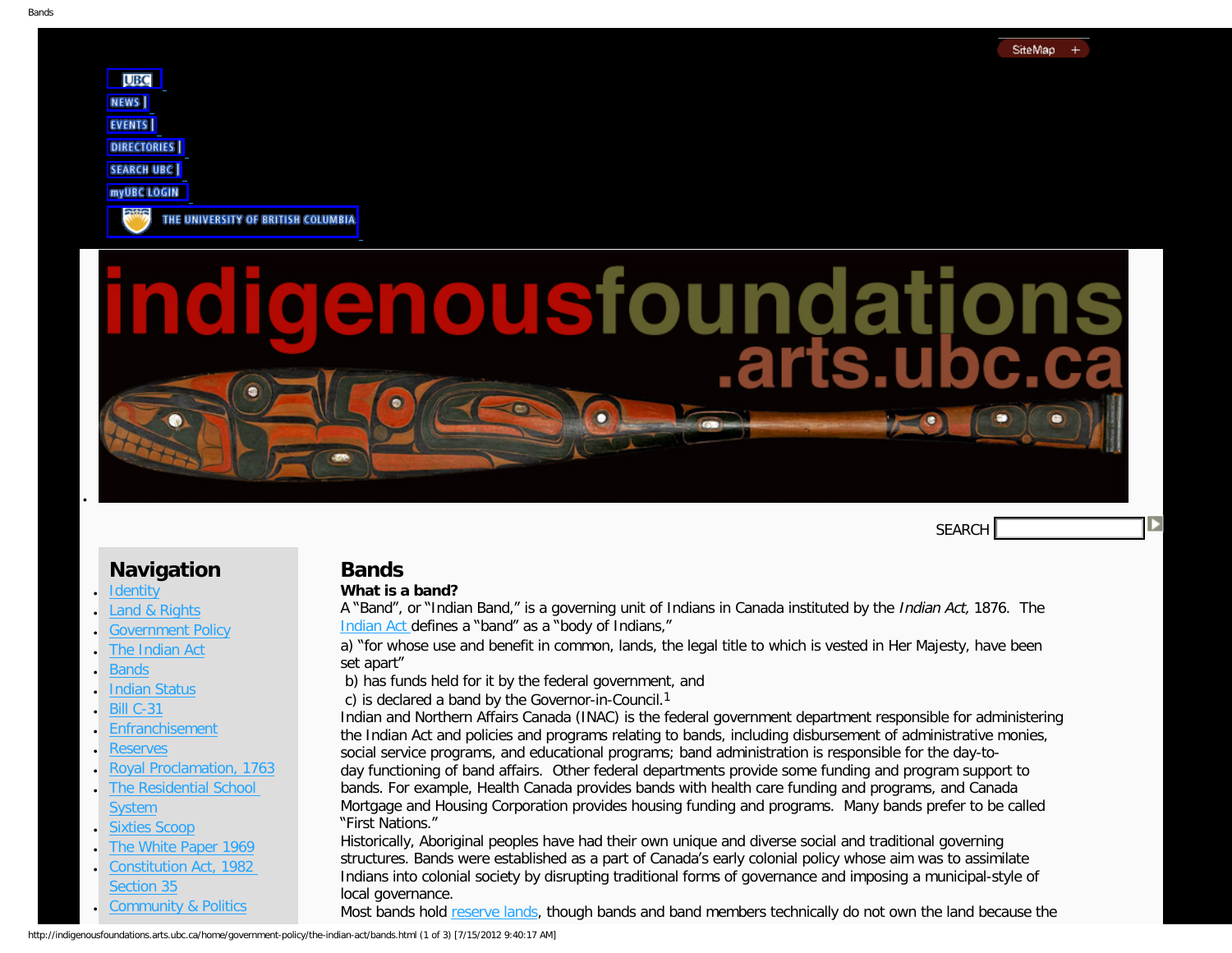### [Culture](http://indigenousfoundations.arts.ubc.ca/home/culture.html) [Global Indigenous Issues](http://indigenousfoundations.arts.ubc.ca/home/global-indigenous-issues.html)

- 
- **[Guide Pages](http://indigenousfoundations.arts.ubc.ca/home/guide-pages.html)**
- **[Video Resources](http://indigenousfoundations.arts.ubc.ca/home/video-resources.html)**

# **Related Links**

- **[Indian Status](http://indigenousfoundations.arts.ubc.ca/home/government-policy/the-indian-act/indian-status.html)**
- **[Reserves](http://indigenousfoundations.arts.ubc.ca/home/government-policy/reserves.html)**
- **[Bill C-31](http://indigenousfoundations.arts.ubc.ca/home/government-policy/the-indian-act/bill-c-31.html)**

[Click for Topics A-Z](http://indigenousfoundations.arts.ubc.ca/home/system/index.html)

legal title to reserves is vested in the Crown and is held in trust for the band by the Crown. Most band political and administrative offices are located on reserves. Band members may live on reserves, though many live off reserve lands due to lack of employment, housing and adequate programs and services. While today bands have increasing control of and responsibility for their internal affairs, the Minister of Indian Affairs still has significant authority over the ways in which bands function. For example, a band council resolution may be decided by the band council but before it has legal authority it must be approved by the Minister of Indians and Northern Affairs or his/her designate.

### **Structure**

Bands are led by band councils comprised of a chief and councilors, who are elected by band members typically every two years under election procedures defined by the Indian Act, or alternatively by custom election codes also authorized under the Indian Act. According to the Indian Act, a band may have one elected chief and one elected councilor for every 100 band members, with a minimum of two councilors required per band. Band councils are responsible for the governance and administration of band affairs, including education, band schools, housing, water and sewer, roads, and other community businesses and services. Traditionally, some First Nations chiefs were hereditary. Band council structures have since replaced hereditary leadership with elected chiefs. Some Bands continue to recognize hereditary chiefs whereas some do not. **Membership**

Band membership entitles band members to live on reserve, vote in band elections and referendums, and share in band assets.

As an outcome of the 1951 amendments to the Indian Act, the Department of Indian and Northern Affairs maintained a register of all people with [Indian status](http://indigenousfoundations.arts.ubc.ca/home/government-policy/the-indian-act/indian-status.html) registered under the Indian Act. Generally, those who were registered were also band members. However, the 1985 amendments to the Indian Act recognized bands' rights to determine their own membership according to the criteria established in [Bill C-31](http://indigenousfoundations.arts.ubc.ca/home/government-policy/the-indian-act/bill-c-31.html). This Bill removed discriminatory provisions against women that married a non-Indian or a non-status Indian man, now allowing these women to retain their status and be able to pass Indian status onto their children, thus allowing them to stay members of their band.

Under section 10 of the Indian Act, bands may have their own membership codes if a majority of band electors consent to these codes, and if these membership codes do not deprive membership to those who acquired membership under previous rules. Membership codes are maintained by Indian and Northern Affairs Canada.

### **By Karrmen Crey**

### **Recommended Reading**

Canada, "Part Two: False Assumptions and a Failed Relationship," in Report of the Royal Commission on Aboriginal Peoples: Looking Forward, Looking back. Volume 1. Ottawa: the Royal Commission on Aboriginal Peoples, 1996.

Canada. The Indian Act (An Act Respecting Indians.) R.S., 1951, c. I-5. Available online at:<http://laws.justice.gc.ca/eng/I-5/page-1.html>

### **Endnotes**

**1 The Indian Act's definition is as follows:**

### **"band" means a body of Indians**

**(a) for whose use and benefit in common, lands, the legal title to which is vested in Her Majesty, have been set apart before, on or after September 4, 1951,** 

**(b) for whose use and benefit in common, moneys are held by Her Majesty, or** 

**(c) declared by the Governor in Council to be a band for the purposes of this Act**

The Indian Act (An Act respecting Indians)**, R.S., 1951, c. I-5.** 

**[laws.justice.gc.ca/eng/I-5/page-1.html](http://laws.justice.gc.ca/eng/I-5/page-1.html)**

**A**[pdf printable version](http://indigenousfoundations.arts.ubc.ca/home/government-policy/the-indian-act/bands.html?type=123&filename=Bands.pdf)